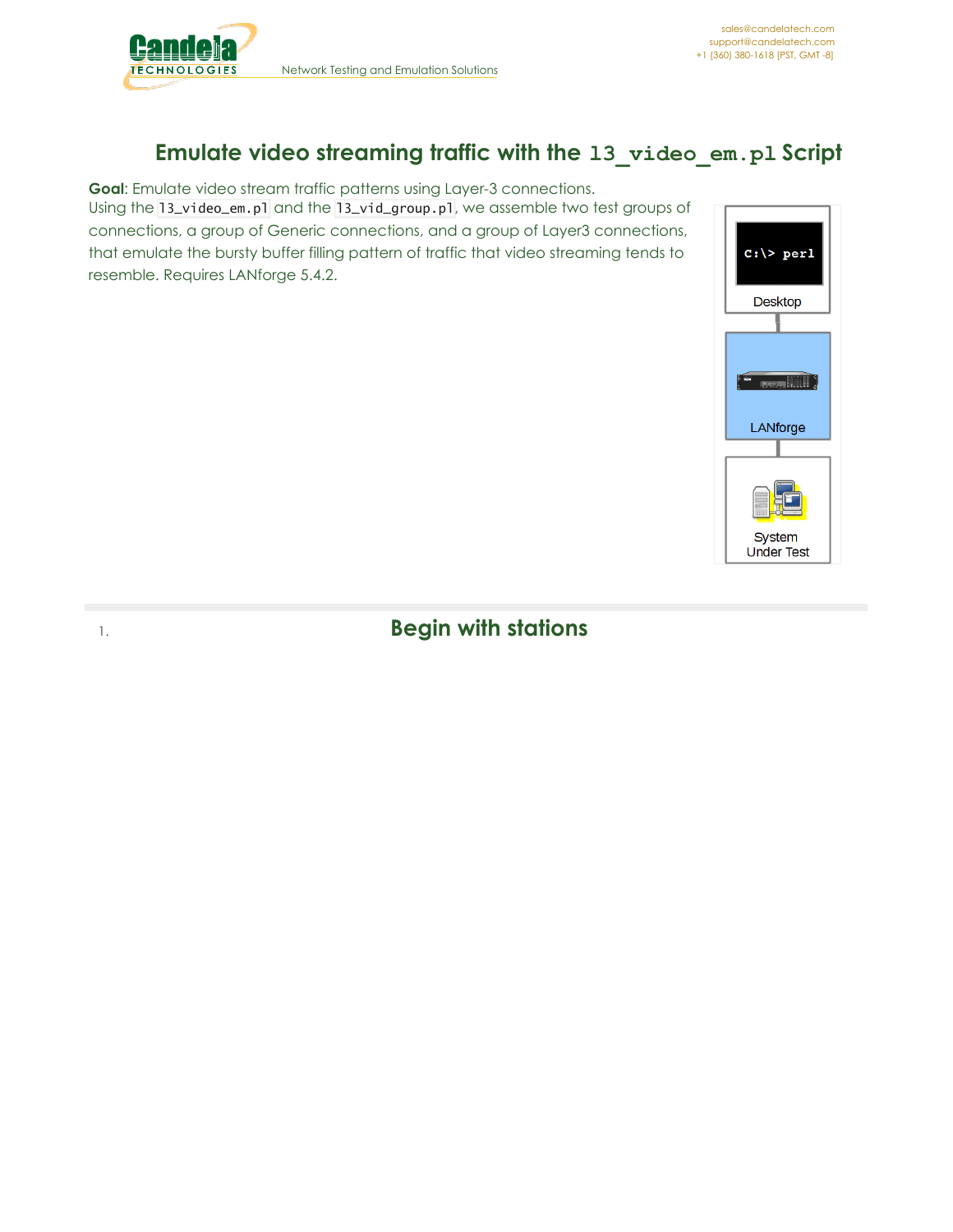A. Using a CT523c, we can create 16 stations, and for this script setup you probably do not want to create more than that. These scripts poll LANforge every 200ms and that loads the server quickly. If you are using a CT521a or CT522b, then consider starting with five or six stations. There needs to be a continuously named series of stations.

| Ð             | <b>LANforge Manager</b><br>Version(5.4.2)<br>$A = \square X$<br>+cli-sock                                               |                                         |                |                      |                     |                                      |              |                                                     |                          |                        |                   |         |                     |   |
|---------------|-------------------------------------------------------------------------------------------------------------------------|-----------------------------------------|----------------|----------------------|---------------------|--------------------------------------|--------------|-----------------------------------------------------|--------------------------|------------------------|-------------------|---------|---------------------|---|
| Control       |                                                                                                                         | Reporting Tear Off Info Plugins         |                |                      |                     |                                      |              |                                                     |                          |                        |                   |         |                     |   |
|               |                                                                                                                         |                                         |                |                      | <b>Chamber View</b> |                                      |              | Stop All                                            |                          | <b>Restart Manager</b> |                   | Refresh | <b>HELP</b>         |   |
|               |                                                                                                                         |                                         |                |                      |                     |                                      |              |                                                     |                          |                        |                   |         |                     |   |
| <b>Status</b> | Port Mgr<br>VolP/RTP<br><b>VolP/RTP Endps</b><br><b>DUT</b><br><b>Profiles</b><br>Alerts<br>Messages<br>Warnings<br>$+$ |                                         |                |                      |                     |                                      |              |                                                     |                          |                        |                   |         |                     |   |
|               |                                                                                                                         | Disp: 192.168.92.14:0.0                 |                | <b>Sniff Packets</b> |                     | $V$ Down                             | $\mathbf{r}$ | <b>Clear Counters</b>                               |                          | <b>Reset Port</b>      | Delete            |         |                     |   |
|               |                                                                                                                         |                                         |                |                      |                     |                                      |              |                                                     |                          |                        |                   |         |                     |   |
|               |                                                                                                                         | Rpt Timer: medium<br>(8 s)              |                | Apply                |                     | $\Box$ VRF                           |              | <b>Display</b>                                      |                          | Create                 | Modify            |         | <b>Batch Modify</b> |   |
|               |                                                                                                                         |                                         |                |                      |                     |                                      |              | -All Ethernet Interfaces (Ports) for all Resources. |                          |                        |                   |         |                     |   |
|               |                                                                                                                         |                                         |                |                      |                     |                                      |              |                                                     |                          |                        |                   |         |                     |   |
| Port          |                                                                                                                         | Down Parent Dev Channel                 |                | <b>Alias</b>         |                     | <b>SSID</b>                          |              | AP                                                  |                          | IP                     | <b>MAC</b>        |         |                     |   |
|               |                                                                                                                         |                                         |                |                      |                     |                                      |              |                                                     |                          |                        |                   |         |                     |   |
| 1.1.00        |                                                                                                                         |                                         |                | eth <sub>0</sub>     |                     |                                      |              |                                                     |                          | 192.168.92.14          | Oc:c4:7a:e2:01:e6 |         |                     |   |
| 1.1.01        |                                                                                                                         |                                         |                | ethl                 |                     |                                      |              |                                                     |                          | 10.40.0.74             | Oc:c4:7a:e2:01:e7 |         |                     |   |
| 1.1.02        |                                                                                                                         | wiphy0                                  | 153            | sta000               |                     |                                      |              | jedway-wpa2-x2048-5-1 00:0E:8E:7B:DF:9B             |                          | 10.40.10.155           | 00:0e:8e:25:a1:47 |         |                     |   |
| 1.1.04        |                                                                                                                         | wiphy0                                  | 153            | sta001               |                     |                                      |              | jedway-wpa2-x2048-5-1 00:0E:8E:7B:DF:9B             |                          | 10.40.10.153           | 00:0e:8e:c5:54:47 |         |                     |   |
| 1.1.05        |                                                                                                                         | wiphy0                                  | 153            | sta002               |                     |                                      |              | jedway-wpa2-x2048-5-1 00:0E:8E:7B:DF:9B             |                          | 10.40.10.150           | 00:0e:8e:de:10:47 |         |                     |   |
| 1.1.06        |                                                                                                                         | wiphy0                                  | 153            | sta003               |                     |                                      |              | jedway-wpa2-x2048-5-1 00:0E:8E:7B:DF:9B             |                          | 10.40.10.151           | 00:0e:8e:79:22:47 |         |                     |   |
| 1.1.07        |                                                                                                                         | wiphyl                                  | 153            | sta004               |                     |                                      |              | jedway-wpa2-x2048-5-1 00:0E:8E:7B:DF:9B             |                          | 10.40.10.157           | 00:0e:8e:13:4d:e3 |         |                     |   |
| 1.1.09        |                                                                                                                         | wiphyl                                  | 153            | sta005               |                     |                                      |              | jedway-wpa2-x2048-5-1 00:0E:8E:7B:DF:9B             |                          | 10.40.10.152           | 00:0e:8e:ce:al:e3 |         |                     |   |
| 1.1.10        |                                                                                                                         | wiphyl                                  | 153            | sta006               |                     |                                      |              | iedway-wpa2-x2048-5-1 00:0E:8E:7B:DF:9B             |                          | 10.40.10.161           | 00:0e:8e:d6:e9:e3 |         |                     |   |
| 1.1.11        |                                                                                                                         | wiphyl                                  | 153            | sta007               |                     |                                      |              | iedway-wpa2-x2048-5-1 00:0E:8E:7B:DF:9B             |                          | 10.40.10.159           | 00:0e:8e:e2:b5:e3 |         |                     |   |
| 1.1.12        |                                                                                                                         | wiphy <sub>2</sub>                      | 153            | sta008               |                     |                                      |              | iedway-wpa2-x2048-5-1 00:0E:8E:7B:DF:9B             |                          | 10.40.10.164           | 04:f0:21:94:eb:03 |         |                     |   |
| 1.1.14        |                                                                                                                         | wiphy <sub>2</sub>                      | 153            | sta009               |                     |                                      |              | iedway-wpa2-x2048-5-1 00:0E:8E:7B:DF:9B             |                          | 10.40.10.162           | 04:f0:21:57:12:03 |         |                     |   |
| 1.1.15        |                                                                                                                         | wiphy <sub>2</sub>                      | 153            | sta010               |                     |                                      |              | jedway-wpa2-x2048-5-1 00:0E:8E:7B:DF:9B             |                          | 10.40.10.160           | 04:f0:21:82:0c:03 |         |                     |   |
| 1.1.16        |                                                                                                                         | wiphy <sub>2</sub>                      | 153            | sta011               |                     |                                      |              | iedway-wpa2-x2048-5-1 00:0E:8E:7B:DF:9B             |                          | 10.40.10.163           | 04:f0:21:ee:8c:03 |         |                     |   |
| 1.1.17        |                                                                                                                         | wiphy3                                  | 153            | sta012               |                     |                                      |              | jedway-wpa2-x2048-5-1 00:0E:8E:7B:DF:9B             |                          | 10.40.10.158           | 00:19:70:02:14:2d |         |                     |   |
| 1.1.19        |                                                                                                                         | wiphy3                                  | 153            | sta013               |                     |                                      |              | jedway-wpa2-x2048-5-1 00:0E:8E:7B:DF:9B             |                          | 10.40.10.154           | 00:19:70:34:8e:2d |         |                     |   |
| 1.1.20        |                                                                                                                         | wiphy3                                  | 153            | sta014               |                     |                                      |              | jedway-wpa2-x2048-5-1 00:0E:8E:7B:DF:9B             |                          | 10.40.10.156           | 00:19:70:7f:e1:2d |         |                     |   |
| 1.1.21        |                                                                                                                         | wiphy3                                  | 153            | sta015               |                     |                                      |              | jedway-wpa2-x2048-5-1 00:0E:8E:7B:DF:9B             |                          | 10.40.10.165           | 00:19:70:d5:c8:2d |         |                     |   |
| 1.1.03        |                                                                                                                         |                                         | O              | wiphy0               |                     |                                      |              |                                                     | 0, 0, 0, 0               |                        | 00:0e:8e:4e:59:47 |         |                     |   |
| 1.1.08        |                                                                                                                         |                                         | O              | wiphy1               |                     |                                      |              |                                                     | 0.0.0.0                  |                        | 00:0e:8e:5a:70:e3 |         |                     |   |
| 1.1.13        |                                                                                                                         |                                         | $\overline{0}$ | wiphy <sub>2</sub>   |                     |                                      |              |                                                     | 0.0.0.0                  |                        | 04:f0:21:20:37:03 |         |                     |   |
| 1.1.18        |                                                                                                                         |                                         | $\overline{0}$ | wiphy3               |                     |                                      |              |                                                     | 0.0.0.0                  |                        | 00:19:70:be:62:2d |         |                     |   |
| 1.1.22        | $\overline{\mathbf{v}}$                                                                                                 | wiphy0                                  | 153            | wlan0                |                     | jedway-wpa2-x2048-5-1 Not-Associated |              |                                                     | 0.0.0.0                  |                        | 5a:12:5e:ea:af:d7 |         |                     |   |
| 1.1.23        | $\overline{\mathbf{v}}$                                                                                                 | wiphyl                                  | 153            | wlan1                |                     |                                      |              | Not-Associated                                      | 0.0.0.0                  |                        | 06:78:0b:9c:c9:79 |         |                     | × |
|               |                                                                                                                         |                                         |                | $-1 - -2$            |                     |                                      |              |                                                     | $\overline{\phantom{a}}$ |                        |                   |         |                     |   |
|               |                                                                                                                         | Logged in to: localbost: 4402 as: Admin |                |                      |                     |                                      |              |                                                     |                          |                        |                   |         |                     |   |

For more information see [Creating](http://www.candelatech.com/cookbook.php?vol=wifire&book=wifi+testing) Stations

B. In this example we will use eth1 as our **upstream port**. We will be referring to that using the EID format: 1.1.2 For more information see [LANforge](http://www.candelatech.com/cookbook.php?vol=cli&book=Basics:+LANforge+Entity+IDs) Entity IDs

## 2. **Create Connections Using l3\_vid\_group.pl**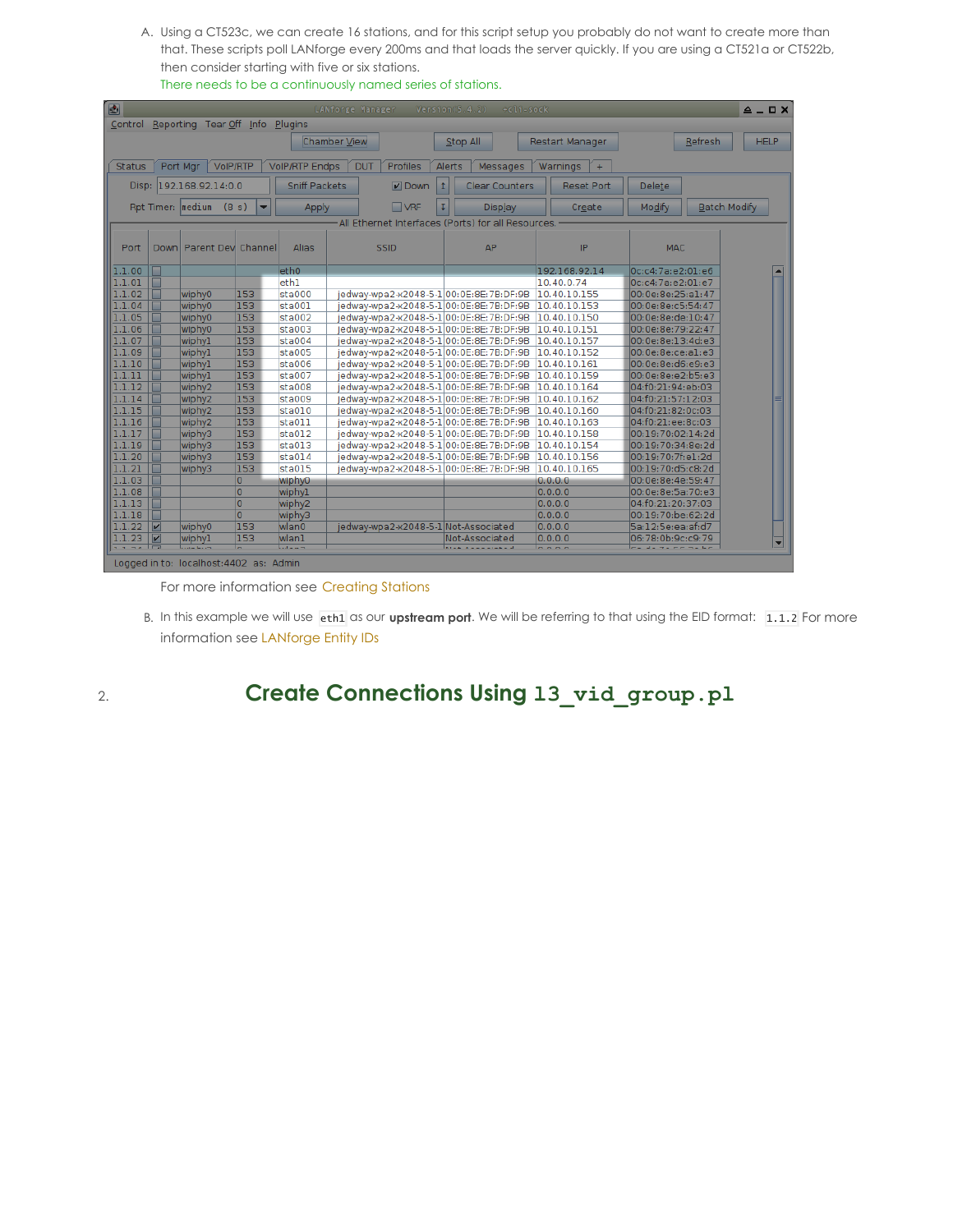A. The script 13\_vid\_group.p1 has help examples. You can do four tasks with the script.

| $\blacksquare$                                                                                                                                                                                                                                                                                                                                                                                                                                                                                                                                                                                                                                                                                                                                                                                                                                                                                                                                                                                                                                                                                                                                                                                                                                                                                                                                                                                                                                                                                                                                                                                            | Terminal - lanforge@ct524-genia:~/scripts  | $A$ $ B$ $X$ |
|-----------------------------------------------------------------------------------------------------------------------------------------------------------------------------------------------------------------------------------------------------------------------------------------------------------------------------------------------------------------------------------------------------------------------------------------------------------------------------------------------------------------------------------------------------------------------------------------------------------------------------------------------------------------------------------------------------------------------------------------------------------------------------------------------------------------------------------------------------------------------------------------------------------------------------------------------------------------------------------------------------------------------------------------------------------------------------------------------------------------------------------------------------------------------------------------------------------------------------------------------------------------------------------------------------------------------------------------------------------------------------------------------------------------------------------------------------------------------------------------------------------------------------------------------------------------------------------------------------------|--------------------------------------------|--------------|
| jreynolds@cholla5:~/git/lanforge-scripts                                                                                                                                                                                                                                                                                                                                                                                                                                                                                                                                                                                                                                                                                                                                                                                                                                                                                                                                                                                                                                                                                                                                                                                                                                                                                                                                                                                                                                                                                                                                                                  | $\times$<br>lanforge@ct524-genia:~/scripts | $\times$     |
| [lanforge@ct524-genia scripts]\$ ./l3 vid group.pl<br>Usage: ./l3 vid group.pl # create a large group of Layer 3 creations that emulate video traffic<br>--action -a<br>{ create   destroy   start   stop }<br>--buffer size -b {bytes K M} # size of emulated RX buffer, default 3MB<br>--clear group -z # empty test group first<br>--cx name -c {connection prefix}<br>--endp type -t {tcp udp lf tcp lf udp}<br>--first sta -i {name}<br>--log_cl̃i       {1 filename}   # log_cli_commands<br>--mgr -m           {lanforge_server} # default_localhost<br>--mgr_port -p {lanforge port} # default 4002<br>--num cx -n {number} # default 1<br>--resource -r {station resource}<br>--speed -s {bps K M G} # maximum speed of tx side, default 1Gbps<br>--stream --vid mode -e {stream resolution name list} # default yt-sdr-1080p30<br># list of streams maintained in l3 video em.pl<br>{test group name} # all connections placed in this group<br>--test grp -g<br># default is {cx name} to for the Generic connections<br># we manage Layer 3 connections in L3 {cx name} tg<br>{port short-EID} # video transmitter port;<br>--upstream -u<br># use 1.1.eth1 or 1.2.br0 for example<br># upstream port does not need to be on same resource<br>Examples:<br># create 30 stations emulating 720p HDR 60fps transmitted from resource 2:<br>./l3 vid group.pl --action create --buffer size 8M --clear group --cx name yt1080p60.1 \<br>--endp type udp --first sta sta0000 --num $cx$ 30 \<br>-- resource 2 -- speed 200M -- stream yt-hdr-720p60 -- test group yt60fps \<br>--upstream 1.2.br0 |                                            |              |
| # start test group:<br>./l3 vid group.pl -a start -g yt60fps                                                                                                                                                                                                                                                                                                                                                                                                                                                                                                                                                                                                                                                                                                                                                                                                                                                                                                                                                                                                                                                                                                                                                                                                                                                                                                                                                                                                                                                                                                                                              |                                            |              |
| # stop test group:<br>./l3 vid group.pl -a stop -g yt60fps                                                                                                                                                                                                                                                                                                                                                                                                                                                                                                                                                                                                                                                                                                                                                                                                                                                                                                                                                                                                                                                                                                                                                                                                                                                                                                                                                                                                                                                                                                                                                |                                            |              |
| # add 30 more stations on resource 3 to group<br>./13 vid group.pl -a create -b 8M -c yt1080p60.3 -t udp -i sta0100 -n 30 -r 3<br>-s 200M -e yt-hdr-720p60 -g yt60fps -u 1.2.br0                                                                                                                                                                                                                                                                                                                                                                                                                                                                                                                                                                                                                                                                                                                                                                                                                                                                                                                                                                                                                                                                                                                                                                                                                                                                                                                                                                                                                          |                                            |              |
| # destroy test group<br>./l3 vid group.pl -a destroy -g yt60fps<br>[lanforge@ct524-genia scripts]\$                                                                                                                                                                                                                                                                                                                                                                                                                                                                                                                                                                                                                                                                                                                                                                                                                                                                                                                                                                                                                                                                                                                                                                                                                                                                                                                                                                                                                                                                                                       |                                            |              |
| A. Create groups of video emulators                                                                                                                                                                                                                                                                                                                                                                                                                                                                                                                                                                                                                                                                                                                                                                                                                                                                                                                                                                                                                                                                                                                                                                                                                                                                                                                                                                                                                                                                                                                                                                       |                                            |              |

- B. Start groups
- C. Stop groups
- D. Destroy groups
- B. We will create a group of 16 connections on our stations. Use the command:

| ./13 vid group.pl --action create --endp type tcp --first sta sta000<br>--num cx 16 --test grp sixteen --upstream 1.1.eth1                                                                                                                                                                                                                                                                                        |                                           |         |
|-------------------------------------------------------------------------------------------------------------------------------------------------------------------------------------------------------------------------------------------------------------------------------------------------------------------------------------------------------------------------------------------------------------------|-------------------------------------------|---------|
| Terminal - lanforge@ct524-genia:~/scripts                                                                                                                                                                                                                                                                                                                                                                         |                                           | $4 - 7$ |
| jreynolds@cholla5:~/git/lanforge-scripts                                                                                                                                                                                                                                                                                                                                                                          | $\times$   lanforge@ct524-genia:~/scripts |         |
| [lanforge@ct524-genia scripts]\$ ./l3 vid group.pl --action create --endp type tcp --first sta sta000 --num cx 16 --test grp sixteen --upstream 1.1.ethl<br>No cross connects found for test group L3 sixteen.<br>No cross connects found for test group sixteen.<br>Creating test group [sixteen]Creating test group [ L3 sixteen]adding L3 CX to _L3_sixteen done<br>$[lanforce@ct524-qenia scripts]$ \$ $\Box$ |                                           |         |

C. You will see two test group created. The group named **\_L3\_sixteen** contains the Layer-3 tcp connections. The group named **sixteen** contains Generic connections that control the Layer-3 connections.

| 画                                       |                                                                                                                                                                 |               | <b>LANforge Manager</b><br>Version(5.4.2)<br>$+c1i-sock$                                          | $A = \square X$ |  |  |  |  |  |
|-----------------------------------------|-----------------------------------------------------------------------------------------------------------------------------------------------------------------|---------------|---------------------------------------------------------------------------------------------------|-----------------|--|--|--|--|--|
| Control                                 |                                                                                                                                                                 |               | Reporting Tear Off Info Plugins                                                                   |                 |  |  |  |  |  |
|                                         |                                                                                                                                                                 |               | <b>Chamber View</b><br>Refresh<br>Stop All<br><b>Restart Manager</b>                              | <b>HELP</b>     |  |  |  |  |  |
| Status                                  | Port Mgr                                                                                                                                                        | Layer-3       | L3 Endps<br>Test Group<br>Alerts<br>Warnings<br>Generic<br>$+$                                    |                 |  |  |  |  |  |
|                                         | Select All<br>Quiesce<br>Clear<br>Start $+$<br>$Stop -$<br>$\blacktriangleright$ Go<br>Rpt Timer: fast<br>(1 s)<br>Delete<br>Create<br>Modify<br><b>Display</b> |               |                                                                                                   |                 |  |  |  |  |  |
|                                         |                                                                                                                                                                 |               | ·LANforge Test Groups                                                                             |                 |  |  |  |  |  |
| Name                                    | <b>Run</b>                                                                                                                                                      | <b>Script</b> | <b>Cross Connects</b>                                                                             |                 |  |  |  |  |  |
| L3 sixteen                              | п                                                                                                                                                               | None          | sixteen-0000 sixteen-0001 sixteen-0002 sixteen-0003 sixteen-0004 sixteen-0005 sixteen-0006        |                 |  |  |  |  |  |
| sixteen                                 | г                                                                                                                                                               | None          | CX sixteen-0000 CX sixteen-0001 CX sixteen-0002 CX sixteen-0003 CX sixteen-0004 CX sixteen-0005 C |                 |  |  |  |  |  |
|                                         |                                                                                                                                                                 |               |                                                                                                   |                 |  |  |  |  |  |
| Logged in to: localhost: 4402 as: Admin |                                                                                                                                                                 |               |                                                                                                   |                 |  |  |  |  |  |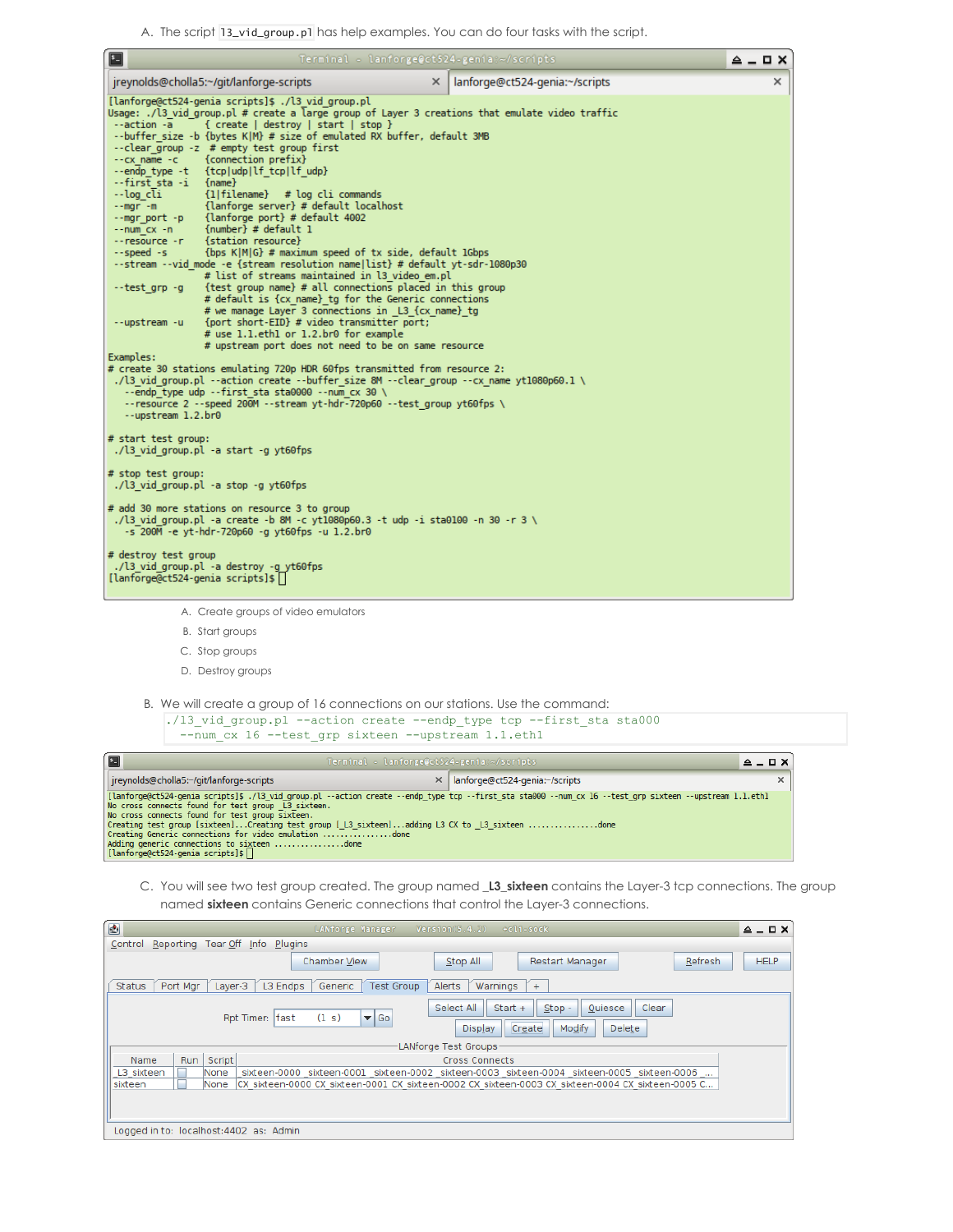D. The Generic tab will have 16 connections.

| $\bullet$                                                                                                     |                                                                                                                                                                                                                 |               |                | <b>LANforge Manager</b>                                                      |      | Version(5.4.2) |    | $+c1i$ -sock   |                 |   |                |         | $\triangle$ $ \Box$ $\times$ |                          |
|---------------------------------------------------------------------------------------------------------------|-----------------------------------------------------------------------------------------------------------------------------------------------------------------------------------------------------------------|---------------|----------------|------------------------------------------------------------------------------|------|----------------|----|----------------|-----------------|---|----------------|---------|------------------------------|--------------------------|
| Control Reporting Tear Off Info Plugins                                                                       |                                                                                                                                                                                                                 |               |                |                                                                              |      |                |    |                |                 |   |                |         |                              |                          |
|                                                                                                               |                                                                                                                                                                                                                 |               |                | Chamber View                                                                 |      | Stop All       |    |                | Restart Manager |   |                | Refresh |                              | <b>HELP</b>              |
| <b>Status</b><br>Port Mgr<br>L3 Endps<br>Alerts<br>Warnings<br>Layer-3<br><b>Test Group</b><br>Generic<br>$+$ |                                                                                                                                                                                                                 |               |                |                                                                              |      |                |    |                |                 |   |                |         |                              |                          |
|                                                                                                               | Select All<br>Start $+$<br>$Stop -$<br>Clear<br>(1 s)<br>▼ Go   Test Manager   all<br>Rpt Timer: Ifast<br>$\overline{\phantom{a}}$<br>Modify<br>Delete<br>Create<br>Generic Endpoints for Selected Test Manager |               |                |                                                                              |      |                |    |                |                 |   |                |         |                              |                          |
| Name                                                                                                          | <b>EID</b>                                                                                                                                                                                                      | <b>Status</b> | Rpt#           | Last Results   Tx Bytes   Rx Bytes   Tx Pkts   PDU/s TX   Rx Pkts   PDU/s RX |      |                |    |                |                 |   | <b>Dropped</b> | bps TX  | bps RX                       |                          |
| sixteen-0000                                                                                                  | 1.1.2.161                                                                                                                                                                                                       | Stopped       | 10             |                                                                              | lo B | lo B           | 10 | 10             | 10              | 0 | 0              | 0 bps   | 0 bps                        |                          |
| sixteen-0001                                                                                                  | 1.1.4.163                                                                                                                                                                                                       | Stopped       | 10             |                                                                              | 0B   | 0B             | ١o | O              | ١o              | 0 | O              | 0 bps   | 0 bps                        |                          |
| sixteen-0002                                                                                                  | 1.1.5.165                                                                                                                                                                                                       | Stopped       | 10             |                                                                              | lo B | 0B             | lo | O              | 10              | 0 | O              | 0 bps   | 0 bps                        |                          |
| sixteen-0003                                                                                                  | 1.1.6.167                                                                                                                                                                                                       | Stopped       | 0              |                                                                              | 0B   | 0B             | lo | O              | ١o              | 0 | O              | 0 bps   | 0 bps                        |                          |
| sixteen-0004                                                                                                  | 1.1.7.169                                                                                                                                                                                                       | Stopped       | lo             |                                                                              | lo B | lo B           | o  | O              | ١o              | 0 | O              | 0 bps   | 0 bps                        |                          |
| sixteen-0005                                                                                                  | 1.1.9.171                                                                                                                                                                                                       | Stopped       | $\overline{0}$ |                                                                              | lo B | 0 <sub>B</sub> | ١o | O              | ١o              | 0 | O              | 0 bps   | 0 bps                        |                          |
| sixteen-0006                                                                                                  | 1.1.10.173                                                                                                                                                                                                      | Stopped       | 10             |                                                                              | 0 B  | 0 <sub>B</sub> | O  | O              | ١o              | 0 | l0             | 0 bps   | 0 bps                        |                          |
| sixteen-0007                                                                                                  | 1.1.11.175                                                                                                                                                                                                      | Stopped       | $\circ$        |                                                                              | lo B | lo B           | O  | O              | ١o              | 0 | O              | 0 bps   | 0 bps                        |                          |
| sixteen-0008                                                                                                  | 1.1.12.177                                                                                                                                                                                                      | Stopped       | 10             |                                                                              | lo B | 0B             | O  | O              | ١o              | 0 | 0              | 0 bps   | 0 bps                        |                          |
| sixteen-0009                                                                                                  | 1.1.14.179                                                                                                                                                                                                      | Stopped       | 10             |                                                                              | lo B | 0 <sub>B</sub> | O  | $\overline{0}$ | ١o              | 0 | O              | 0 bps   | 0 bps                        |                          |
| sixteen-0010                                                                                                  | 1.1.15.181                                                                                                                                                                                                      | Stopped       | 10             |                                                                              | 0B   | 0B             | lo | $\overline{0}$ | ١o              | Ō | $\overline{0}$ | 0 bps   | 0 bps                        |                          |
| sixteen-0011                                                                                                  | 1.1.16.183                                                                                                                                                                                                      | Stopped 0     |                |                                                                              | lo B | 0B             | lo | O              | 10              | 0 | O              | 0 bps   | 0 bps                        |                          |
| sixteen-0012                                                                                                  | 1.1.17.185                                                                                                                                                                                                      | Stopped 0     |                |                                                                              | 0B   | lo B           | lo | $\overline{0}$ | ١o              | 0 | <b>O</b>       | $0$ bps | 0 bps                        | $\overline{\phantom{a}}$ |
| $\left  \cdot \right $                                                                                        |                                                                                                                                                                                                                 |               | m.             |                                                                              |      |                |    |                |                 |   |                |         | $\blacktriangleright$        |                          |
| Logged in to: localhost: 4402 as: Admin                                                                       |                                                                                                                                                                                                                 |               |                |                                                                              |      |                |    |                |                 |   |                |         |                              |                          |

E. The Layer-3 tab will have 16 connections.

| $\bullet$                                                                                                     | <b>LANforge Manager</b><br>Version(5, 4, 2)                                                                                               | +cli-sock            |                                    | $A = \square X$                    |  |  |  |  |  |  |  |
|---------------------------------------------------------------------------------------------------------------|-------------------------------------------------------------------------------------------------------------------------------------------|----------------------|------------------------------------|------------------------------------|--|--|--|--|--|--|--|
| Control Reporting Tear Off Info Plugins                                                                       |                                                                                                                                           |                      |                                    |                                    |  |  |  |  |  |  |  |
|                                                                                                               | Chamber View                                                                                                                              | Stop All             | <b>Restart Manager</b>             | Refresh<br><b>HELP</b>             |  |  |  |  |  |  |  |
| Port Mgr<br><b>Status</b><br>L3 Endps<br>Generic<br><b>Test Group</b><br>Alerts<br>Warnings<br>Layer-3<br>$+$ |                                                                                                                                           |                      |                                    |                                    |  |  |  |  |  |  |  |
| Rpt Timer:  fast                                                                                              | Select All<br>Clear<br>Quiesce<br>$Start +$<br>$Stop -$<br>(1 s)<br>$\blacktriangledown$ Go<br>Test Manager   all<br>$\blacktriangledown$ |                      |                                    |                                    |  |  |  |  |  |  |  |
| Modify<br><b>Delete</b><br>$\blacktriangleright$ Go<br>$ 0 - 500$<br>Create<br>Display<br>View                |                                                                                                                                           |                      |                                    |                                    |  |  |  |  |  |  |  |
|                                                                                                               | Cross Connects for Selected Test Manager                                                                                                  |                      |                                    |                                    |  |  |  |  |  |  |  |
| Name<br>Type                                                                                                  | Endpoints $(A \leftrightarrow B)$<br>State                                                                                                | Pkt Rx B<br>Pkt Rx A | <b>Bps Rx B</b><br><b>Bps Rx A</b> | Rx Drop %<br><b>Rx Drop</b><br>R   |  |  |  |  |  |  |  |
| sixteen-0000<br><b>LF/TCP</b><br>Stopped                                                                      | sixteen-0000-A $\leq$ => sixteen-0000-B                                                                                                   | $\Omega$<br>$\Omega$ | $\Omega$                           | $\Omega$<br>$\Omega$<br>▲          |  |  |  |  |  |  |  |
| sixteen-0001<br><b>LF/TCP</b><br>Stopped                                                                      | sixteen-0001-A $\leq$ => sixteen-0001-B                                                                                                   | $\circ$<br>0         | $\Omega$                           | 0<br>0                             |  |  |  |  |  |  |  |
| sixteen-0002<br><b>LF/TCP</b><br>Stopped                                                                      | sixteen-0002-A $\leq$ => sixteen-0002-B                                                                                                   | 0<br>0               | $\mathbf{O}$                       | $\mathbf 0$<br>0                   |  |  |  |  |  |  |  |
| sixteen-0003<br>LF/TCP<br>Stopped                                                                             | sixteen-0003-A $\leq$ => sixteen-0003-B                                                                                                   | $\overline{0}$<br>0  | $\mathbf{O}$                       | $\mathbf 0$<br>$\Omega$            |  |  |  |  |  |  |  |
| sixteen-0004<br><b>LF/TCP</b><br>Stopped                                                                      | sixteen-0004-A $\leq$ => sixteen-0004-B                                                                                                   | 0<br>0               | $\mathbf{O}$                       | $\mathbf 0$<br>0                   |  |  |  |  |  |  |  |
| sixteen-0005<br>LF/TCP<br>Stopped                                                                             | sixteen-0005-A $\leq$ => sixteen-0005-B                                                                                                   | $\mathbf{O}$<br>0    | $\mathbf{O}$                       | $\mathbf 0$<br>$\Omega$            |  |  |  |  |  |  |  |
| LF/TCP<br>sixteen-0006<br>Stopped                                                                             | sixteen-0006-A $\leq$ => sixteen-0006-B                                                                                                   | $\overline{0}$<br>0  | $\mathbf{O}$                       | $\mathbf 0$<br>$\Omega$            |  |  |  |  |  |  |  |
| sixteen-0007<br>LF/TCP<br>Stopped                                                                             | sixteen-0007-A $\leq$ => sixteen-0007-B                                                                                                   | $\overline{0}$<br>0  | $\mathbf{0}$                       | 0<br>$\Omega$                      |  |  |  |  |  |  |  |
| Stopped<br>sixteen-0008<br>LF/TCP                                                                             | sixteen-0008-A $\leq$ => sixteen-0008-B                                                                                                   | $\overline{0}$<br>0  | 0                                  | 0<br>O                             |  |  |  |  |  |  |  |
| sixteen-0009<br><b>LF/TCP</b><br>Stopped                                                                      | sixteen-0009-A $\leq$ => sixteen-0009-B                                                                                                   | $\overline{0}$<br>0  | 0                                  | 0<br>0<br>$\overline{\phantom{a}}$ |  |  |  |  |  |  |  |
| $F = 1$                                                                                                       | 0.03.0                                                                                                                                    |                      |                                    | $\mathbf{r}$                       |  |  |  |  |  |  |  |
| Logged in to: localhost: 4402 as: Admin                                                                       |                                                                                                                                           |                      |                                    | Reset layout for table: cx-mgr     |  |  |  |  |  |  |  |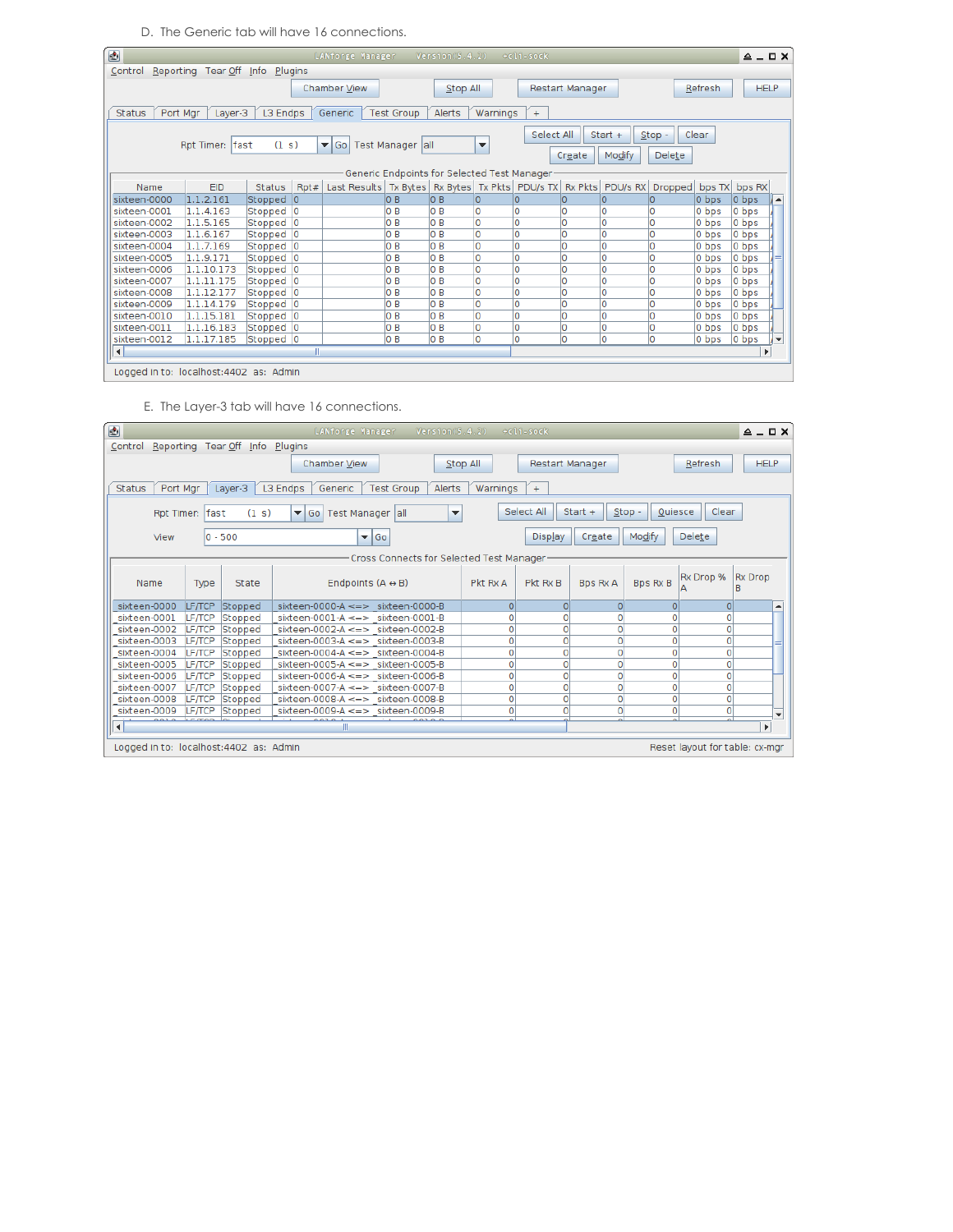F. When we inspect one of the Generic connections, we can see the command it uses.

/home/lanforge/scripts/l3\_video\_em.pl --mgr localhost --mgr\_port 4001 --cx\_name \_sixteen-0000 --max\_tg 1G --buf\_size 3145728 --stream yt-sdr-1080p30 --quiet yes

You can paste this command into a shell prompt on your LANforge and use it. We discuss the options in the following section.

| $\bullet$ | Create/Modify Generic Endpoint<br>$A = \square$ X |                                                                 |         |                           |                                                      |                                    |                                                                                                                                                                          |                      |
|-----------|---------------------------------------------------|-----------------------------------------------------------------|---------|---------------------------|------------------------------------------------------|------------------------------------|--------------------------------------------------------------------------------------------------------------------------------------------------------------------------|----------------------|
|           | Name:                                             | sixteen-0000                                                    |         | Rpt Timer: default (5 s)  | Test Manager: default_tm<br>$\overline{\phantom{0}}$ |                                    |                                                                                                                                                                          | $\blacktriangledown$ |
|           | Shelf:                                            | h.<br>$\blacktriangledown$                                      |         | Resource: 1 (ct524-genia) | Port:<br>$\blacktriangledown$                        | 2 (sta000)                         | $\blacktriangleright$ Endp ID: 161                                                                                                                                       |                      |
|           |                                                   |                                                                 |         |                           |                                                      |                                    |                                                                                                                                                                          |                      |
|           | <b>Command Builders</b>                           |                                                                 | generic |                           | ▼                                                    |                                    |                                                                                                                                                                          |                      |
|           |                                                   |                                                                 |         |                           |                                                      |                                    |                                                                                                                                                                          |                      |
|           |                                                   |                                                                 |         |                           |                                                      |                                    |                                                                                                                                                                          |                      |
|           |                                                   |                                                                 |         |                           |                                                      |                                    |                                                                                                                                                                          |                      |
|           |                                                   |                                                                 |         |                           |                                                      |                                    |                                                                                                                                                                          |                      |
|           |                                                   |                                                                 |         |                           |                                                      |                                    |                                                                                                                                                                          |                      |
|           |                                                   |                                                                 |         |                           |                                                      |                                    |                                                                                                                                                                          |                      |
|           |                                                   |                                                                 |         |                           |                                                      |                                    |                                                                                                                                                                          |                      |
|           |                                                   |                                                                 |         |                           |                                                      |                                    |                                                                                                                                                                          |                      |
|           |                                                   |                                                                 |         |                           |                                                      |                                    | Command: Mome/lanforge/scripts/l3_video_em.pl --mgr localhost --mgr_port 4001 --cx_name _sixteen-0000 --max_tx 1G --buf_size 3145728 --stream yt-sdr-1080p30 --quiet yes |                      |
|           |                                                   |                                                                 |         |                           | Command Output                                       |                                    |                                                                                                                                                                          |                      |
|           |                                                   |                                                                 |         |                           |                                                      |                                    |                                                                                                                                                                          |                      |
|           |                                                   |                                                                 |         |                           |                                                      |                                    |                                                                                                                                                                          |                      |
|           |                                                   |                                                                 |         |                           |                                                      |                                    |                                                                                                                                                                          |                      |
|           |                                                   |                                                                 |         |                           |                                                      |                                    |                                                                                                                                                                          |                      |
|           |                                                   |                                                                 |         |                           |                                                      |                                    |                                                                                                                                                                          |                      |
|           |                                                   |                                                                 |         |                           |                                                      |                                    |                                                                                                                                                                          |                      |
|           |                                                   |                                                                 |         | Sync                      | Apply                                                | $\overline{\mathsf{OK}}$<br>Cancel |                                                                                                                                                                          |                      |
|           |                                                   | G. You can highlight the command in the window and copy it with |         |                           |                                                      |                                    | Ctrl-C                                                                                                                                                                   |                      |
|           |                                                   |                                                                 |         |                           |                                                      |                                    |                                                                                                                                                                          |                      |
|           |                                                   |                                                                 |         |                           |                                                      |                                    |                                                                                                                                                                          |                      |
|           |                                                   |                                                                 |         |                           |                                                      |                                    | Command: /home/lanforge/scripts/l3_video_em.pl --mgr localhost --mgr_port 4001 --cx_name_sixteen-0000 --max_tx 1G --buf_size 3145728 --stream yt-sdr-1080p30 --quiet yes |                      |
|           |                                                   |                                                                 |         |                           | Command Output                                       |                                    |                                                                                                                                                                          |                      |
|           |                                                   |                                                                 |         |                           |                                                      |                                    |                                                                                                                                                                          |                      |
|           |                                                   | H. You can paste the command into the shell with                |         |                           |                                                      | Ctrl-Shift-V                       |                                                                                                                                                                          |                      |
| íe        |                                                   |                                                                 |         |                           | Terminal - lanforge@ct524-genia:~/scripts            |                                    |                                                                                                                                                                          | $A = \square$ X      |

| التناز<br>Terminal - lanforge@ct524-genia:~/scripts                                                                                                                                                                                                                                                             |                                           | $A - I X$ |
|-----------------------------------------------------------------------------------------------------------------------------------------------------------------------------------------------------------------------------------------------------------------------------------------------------------------|-------------------------------------------|-----------|
| jreynolds@cholla5:~/git/lanforge-scripts                                                                                                                                                                                                                                                                        | $\times$   lanforge@ct524-genia:~/scripts | $\times$  |
| [lanforge@ct524-genia scripts]\$<br>[lanforge@ct524-genia scripts]\$<br>[lanforge@ct524-genia scripts]\$<br>[lanforge@ct524-genia scripts]\$ /home/lanforge/scripts/l3 video_em.pl --mgr localhost --mgr_port 4001 --cx_name_sixteen-0000 --max_tx 1G --buf_size 3145728 --stream yt-sdr-1080p30 --quiet yes [] |                                           |           |
|                                                                                                                                                                                                                                                                                                                 |                                           |           |
|                                                                                                                                                                                                                                                                                                                 |                                           |           |
|                                                                                                                                                                                                                                                                                                                 |                                           |           |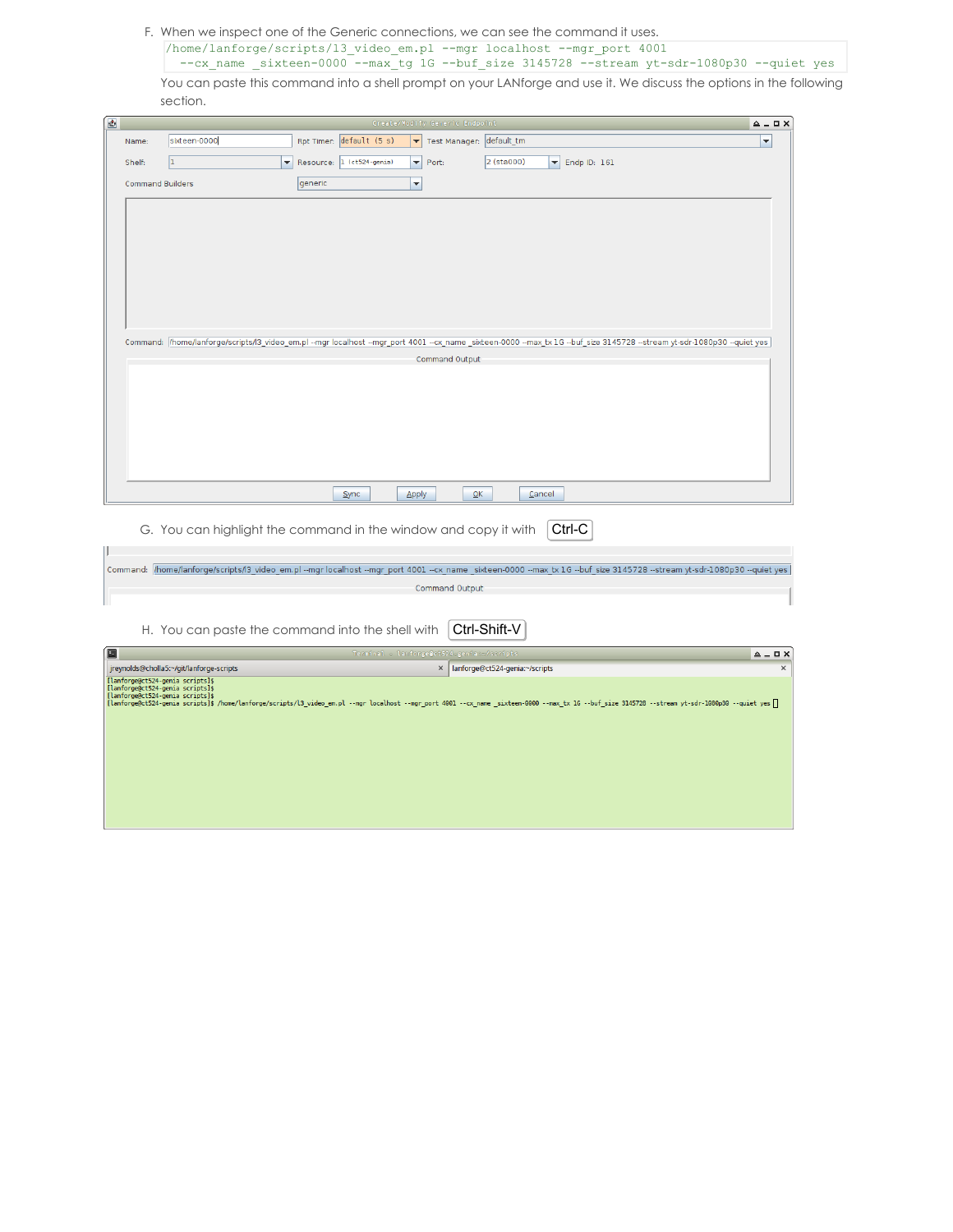- I. When we inspect the Layer-3 connection, we see these aspects:
	- It is a TCP connection. This is optional, you can create UDP connections; the Android YouTube app uses TLS over UDP (QUIC protocol) connections.
	- Both endpoints are set at **0 bps** transmit. The Generic script will control the throttle on the B-side of the connection.
	- The PDU size is auto. This doesn't have much bearing on TCP, but might have bearing on UDP connections.
	- The **Report Timer** is set to three seconds. This value is too long to graph with much detail in the Dynamic Report, but you can shorten it to 500ms if you desire to see more resolution in the Dynamic Report graph. This Report Timer value directly impacts processor load, so use it judiciously.
	- Auto-Helper is a new feature intended to reduce CPU load, it has little impact at the moment.
	- $\blacksquare$  Multi-con is not desired for this style of connection.

| $\bullet$            | _sixteen-0000 - Create/Modify Cross Connect<br>$\triangle$ $ \Box$ $\times$ |                          |                                                                    |                                                                                                        |               |                                                       |                          |                                          |                          |  |  |
|----------------------|-----------------------------------------------------------------------------|--------------------------|--------------------------------------------------------------------|--------------------------------------------------------------------------------------------------------|---------------|-------------------------------------------------------|--------------------------|------------------------------------------|--------------------------|--|--|
| All<br>$+$           |                                                                             |                          |                                                                    |                                                                                                        |               | Batch-Create<br>Sync                                  |                          | $\overline{\mathsf{OK}}$<br><b>Apply</b> | Cancel                   |  |  |
| CX Name:<br>CX Type: | Cross-Connect<br>sixteen-0000<br>LANforge / TCP                             | ▼                        |                                                                    |                                                                                                        |               | Cross-Connect<br><b>Report Timer:</b><br>median (3 s) |                          |                                          |                          |  |  |
|                      | Endpoint A (Client)<br>Endpoint B (Server)                                  |                          | Pld Pattern                                                        | Endpoint B<br>Endpoint A (Client)<br>(Server)<br>increasing<br>lincreasing<br>$\overline{\phantom{a}}$ |               |                                                       | $\overline{\phantom{a}}$ |                                          |                          |  |  |
| Resource:            | $ 1 (ct524-genia) $                                                         |                          | $\blacktriangledown$   1 (ct524-genia)<br>$\overline{\phantom{a}}$ |                                                                                                        | Min IP Port:  | <b>AUTO</b>                                           | $\overline{\mathbf{v}}$  | <b>AUTO</b>                              | $\overline{\phantom{a}}$ |  |  |
| Port:                | 2 (sta000)                                                                  | $\overline{\phantom{a}}$ | $\vert$ 1 (eth1)<br>$\overline{\phantom{a}}$                       |                                                                                                        | Max IP Port:  | Same                                                  | $\overline{\mathbf{v}}$  | <b>Same</b>                              | $\overline{\phantom{a}}$ |  |  |
| Min Tx Rate:         | Zero (0 bps)                                                                |                          | $\blacktriangledown$ Zero (0 bps)<br>$\overline{\phantom{a}}$      |                                                                                                        | Min Duration: | <b>IForever</b>                                       | $\overline{\phantom{a}}$ | Forever                                  | $\overline{\phantom{a}}$ |  |  |
| Max Tx Rate:         | Same                                                                        | ▼                        | <b>Same</b><br>$\overline{\phantom{a}}$                            |                                                                                                        | Max Duration: | Same                                                  | $\overline{\mathbf{v}}$  | <b>Same</b>                              | $\overline{\phantom{a}}$ |  |  |
| Min PDU Size:        | <b>AUTO</b>                                                                 |                          | $\overline{\phantom{a}}$   AUTO<br>$\overline{\phantom{a}}$        |                                                                                                        | Min Reconn:   | $(0 \text{ ms})$<br>lΘ                                | $\blacktriangledown$     | $(0 \text{ ms})$<br>10                   | $\overline{\phantom{a}}$ |  |  |
| Max PDU Size:        | <b>AUTO</b>                                                                 | $\mathbf{v}$             | AUTO<br>$\overline{\phantom{a}}$                                   |                                                                                                        | Max Reconn:   | Same                                                  | $\overline{\mathbf{v}}$  | <b>Same</b>                              | $\overline{\phantom{a}}$ |  |  |
| IP ToS:              | Best Effort<br>(0)                                                          |                          | Best Effort<br>(0)<br>$\overline{\phantom{a}}$                     |                                                                                                        | Multi-Conn:   | Normal (0)                                            | $\mathbf{v}$             | Normal (0)                               | $\overline{\phantom{a}}$ |  |  |
| Pkts To Send:        | Infinite                                                                    | $\overline{\phantom{a}}$ | Infinite<br>$\overline{\phantom{a}}$                               |                                                                                                        |               | Auto-Helper                                           |                          | Auto-Helper                              |                          |  |  |
|                      |                                                                             |                          |                                                                    |                                                                                                        |               | Script                                                |                          | Script                                   |                          |  |  |
|                      |                                                                             |                          |                                                                    |                                                                                                        |               | <b>Thresholds</b>                                     |                          | <b>Thresholds</b>                        |                          |  |  |
|                      |                                                                             |                          |                                                                    |                                                                                                        |               |                                                       |                          |                                          |                          |  |  |

3. **Exploring l3\_video\_em.pl**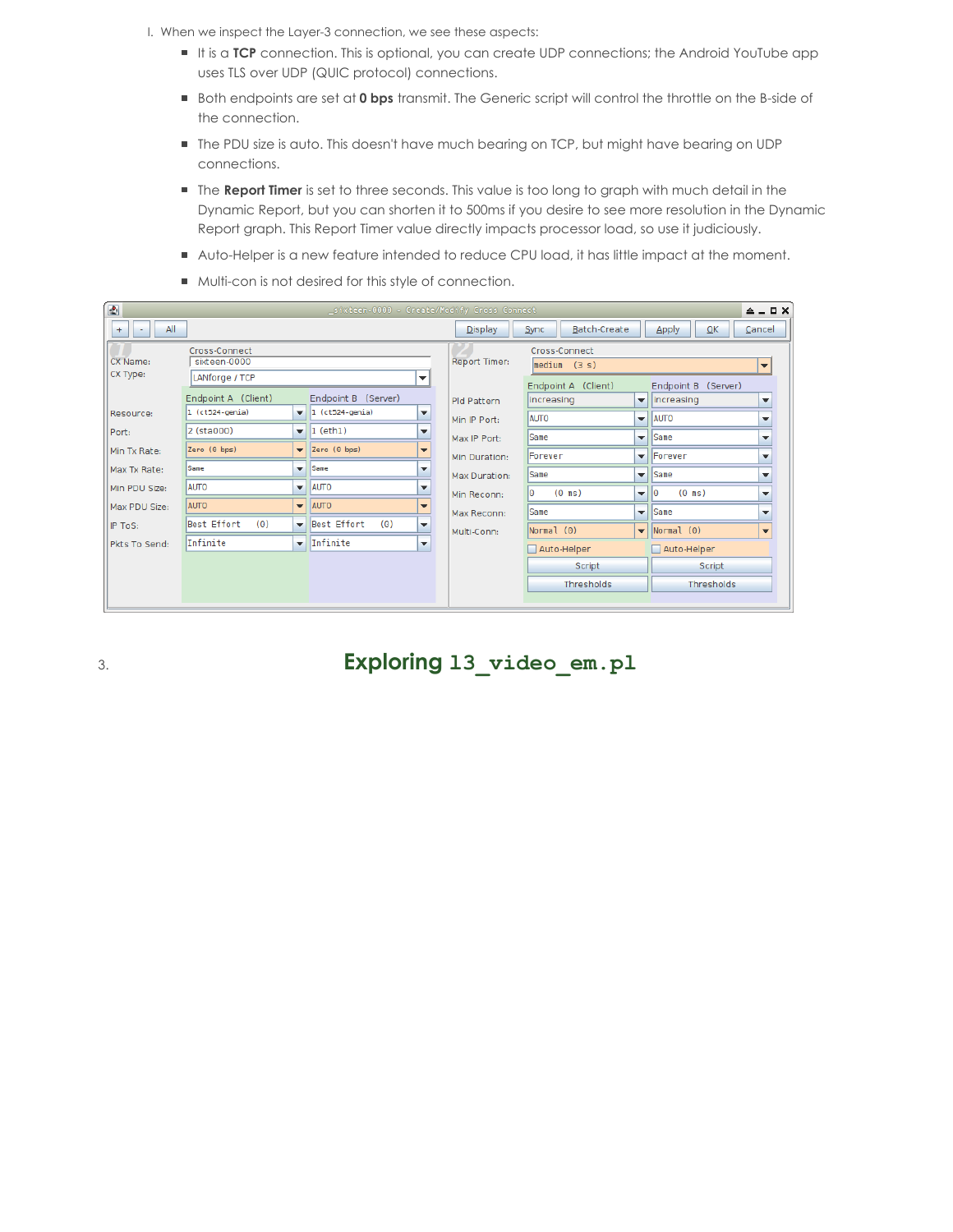- A. The options for 13\_video\_em.p1 are available with --he1p. The most important options for tuning video streaming emulation are:
	- **tx\_style**: bufferfill is default and models present video playback
	- **max\_tx**: this is the starting TX rate. The l3\_vid\_group script defaults this to 1Gbps, which is unrealistic for common WiFi connections. The script will regularly poll the station side for a TX-RATE value of the station to determine a more realistic upper bound for maximum rate. The more stations that share the same channel, the less realistic this rate becomes. We want to know this to some degree so that we can determine a realistic pause between buffer fills at a given bit rate.
	- **buf\_size**: observation of packet captures indicate that a video plugin on a browser buffers three to four megabytes of video. Between this number and our max\_tx rate, we can calculate when to transmit to fill the video buffer before it empties.
	- **stream\_res**: This is a list with broadly agreed upon estimates of video bitrates. When people mention frame-rate, that is just part of the bitrate calculation; audio quality, color depth, and resolution are all part of the bitrate value.

| E<br>Terminal - lanforge@ct524-genia:~/scripts                                                                                                                                                                                                                                                                                                                                                                                                                                                                                                                                                                                                                                                                                                                                                                                                                                                                                                                                                                                                                                                                                                                                                                                                                                                                                                                                                                                                                                                                                                                                                                                                                                                                                                                                                                                                                                                                                                                                                                                                                                                                                                                                                                              |                                |          |  |  |  |
|-----------------------------------------------------------------------------------------------------------------------------------------------------------------------------------------------------------------------------------------------------------------------------------------------------------------------------------------------------------------------------------------------------------------------------------------------------------------------------------------------------------------------------------------------------------------------------------------------------------------------------------------------------------------------------------------------------------------------------------------------------------------------------------------------------------------------------------------------------------------------------------------------------------------------------------------------------------------------------------------------------------------------------------------------------------------------------------------------------------------------------------------------------------------------------------------------------------------------------------------------------------------------------------------------------------------------------------------------------------------------------------------------------------------------------------------------------------------------------------------------------------------------------------------------------------------------------------------------------------------------------------------------------------------------------------------------------------------------------------------------------------------------------------------------------------------------------------------------------------------------------------------------------------------------------------------------------------------------------------------------------------------------------------------------------------------------------------------------------------------------------------------------------------------------------------------------------------------------------|--------------------------------|----------|--|--|--|
| ireynolds@cholla5:~/git/lanforge-scripts<br>$\times$                                                                                                                                                                                                                                                                                                                                                                                                                                                                                                                                                                                                                                                                                                                                                                                                                                                                                                                                                                                                                                                                                                                                                                                                                                                                                                                                                                                                                                                                                                                                                                                                                                                                                                                                                                                                                                                                                                                                                                                                                                                                                                                                                                        | lanforge@ct524-genia:~/scripts | $\times$ |  |  |  |
| [lanforge@ct524-genia scripts]\$ ./l3 video em.pl --help<br>./l3 video em.pl: # modulates a Laver 3 CX to emulate a video server<br># Expects an existing L3 connection<br>{hostname   IP}<br>$--mar$<br>--mgr port {ip port}<br>--tx style { constant   bufferfill }<br>${name}$<br>$-CX$ name<br>{A B} # which side is emulating the server,<br>--tx side<br># default B<br>--max tx {speed in bps [K M G]} # use this to fill buffer<br>--min tx $\{speed in bps [K M G]\} # use when not filling buffer, default 0$<br>--buf size {size[K M G]} # fill a buffer at max tx for this long<br>--stream res {cif-300k-16:9, 480p4:3, yt-sdr-720p60, yt-hdr-2160p60, qcif-96k-4:3, yt-sdr-2160p30, raw720p60, qvga-16:9, yt-sdr-480p60, 216p4:3, 360p4:3,<br>qcif-48k-16:9, hd-2400k-16:9, cif-500k-16:9, yt-sdr-720p30, yt-sdr-1080p60, yt-hdr-1440p60, qvga-4:3, yt-sdr-1440p30, 240p4:3, yt-hdr-1080p30, yt-sdr-480p3<br>0. 144p16:9, d1-1200k-4:3, 480i4:3, d1-800k-4:3, acif-48k-4:3, vt-sdr-360p60, vt-hdr-2160p30, 216p16:9, cif, cif-500k-4:3, raw720p30, 480p16:9, 108p4:3, vt-<br>hdr-720p60, yt-sdr-2160p60, dl-800k-16:9, sqvqa-4:3, dl-1200k-16:9, cif-300k-4:3, 720p, raw1080i30, yt-hdr-1440p30, qcif-96k-16:9, yt-sdr-360p30, yt-sdr-108<br>0p30, yt-hdr-1080p60, hd-1800k-16:9, yt-hdr-720p30, raw1080i, raw1080p, yt-sdr-1440p60, sqvqa-16:9, raw1080i60}<br>--list streams # show stream bps table and exit<br># default vt-sdr-1080p30<br>--log cli {0 1} # use this to record cli commands<br>--quiet {0 1 yes no} # print CLI commands<br>--silent # do not print status output<br>--quit when const # quits connection when constant tx detected<br>Example:<br>1) create the L3 connection:<br>./lf firemod.pl --resource 1 --action create endp bursty-udp-A --speed 0 --endp type lf udp --port name eth1 --report timer 500<br>./lf firemod.pl --resource 1 --action create endp bursty-udp-B --speed 0 --endp type lf udp --port name eth2 --report timer 500<br>./lf firemod.pl --resource 1 --action create cx --cx name bursty-udp --cx endps bursty-udp-A,bursty-udp-B<br>./l3 video em.pl --cx name bursty-udp --stream 720p --buf size 8M --max tx 40M<br>[lanforge@ct524-genia scripts]\$ |                                |          |  |  |  |

B. A table of **stream resolutions** are available when you use the --list option. By default, the l3\_vid\_group.pl script

uses the **yt-sdr-1080p30** stream size. That name can be decoded like so:

**yt**: YouTube (but any popular stream, really)

**sdr**: Standard Dynamic Range color, **hdr**: High Dynamic Range color **1080**: frame height

**p:** progressive, **i:** interlaced

**30**: 30 frames per second; smaller bitrates might be 29.9, 25, or 24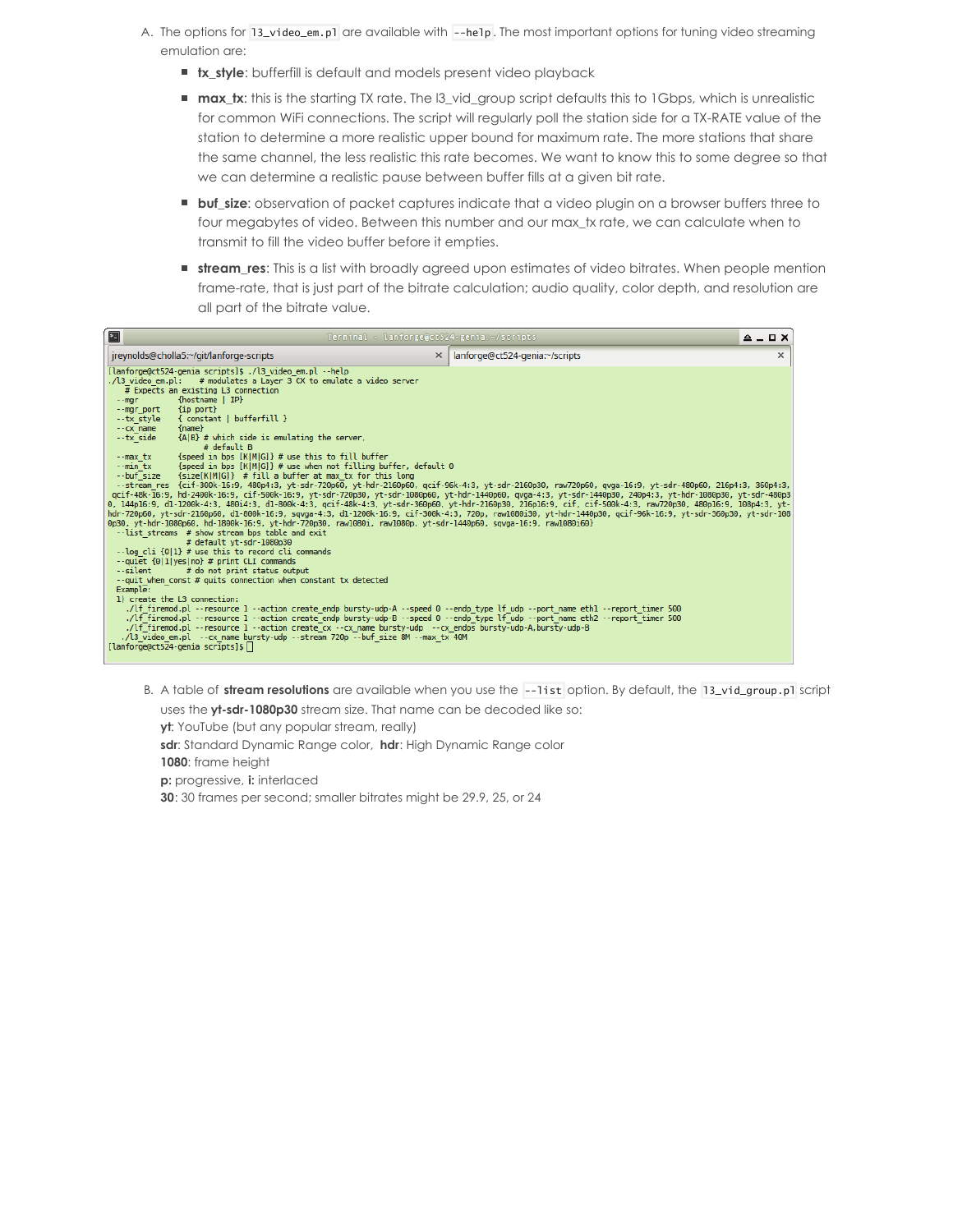|        | 囯                                                        | Terminal - lanforge@ct524-genia:~/scripts |   |                        |                             |                      |                                | ≙ – | <b>OX</b> |  |
|--------|----------------------------------------------------------|-------------------------------------------|---|------------------------|-----------------------------|----------------------|--------------------------------|-----|-----------|--|
|        | jreynolds@cholla5:~/git/lanforge-scripts ×               |                                           |   |                        |                             |                      | lanforge@ct524-genia:~/scripts |     | ×         |  |
|        | [lanforge@ct524-genia scripts]\$ ./l3_video_em.pl --list |                                           |   |                        |                             |                      |                                |     |           |  |
|        | Predefined Video Streams                                 |                                           |   |                        |                             |                      |                                |     |           |  |
|        | Stream                                                   | W                                         | н |                        | Audio+Video                 |                      |                                |     |           |  |
| I      | 108p4:3 ]<br>qcif-48k-4:3 ]                              | 144x<br>144 x                             |   | 108 using<br>108 using |                             | 48 kbps<br>48 kbps   |                                |     |           |  |
| I      | $sqvqa-16:9$ ]                                           | 160x                                      |   | 90 using               |                             | 48 kbps              |                                |     |           |  |
| Ī      | I<br>sqvga-4:3                                           | 160x                                      |   | 120 using              |                             | 48 kbps              |                                |     |           |  |
| I      | qcif-48k-16:9 ]                                          | 192 x                                     |   | 108 using              |                             | 48 kbps              |                                |     |           |  |
| I      | qvga-16:9 ]                                              | 320 x                                     |   | 180 using              |                             | 48 kbps              |                                |     |           |  |
|        | qvga-4:3 ]                                               | 320 x                                     |   | 240 using              |                             | 48 kbps              |                                |     |           |  |
| ı      | 144p16:9 ]                                               | 192 x                                     |   | 144 using              |                             | 96 kbps              |                                |     |           |  |
| I<br>I | qcif-96k-4:3 ]<br>qcif-96k-16:9<br>I                     | 192 x<br>256 x                            |   | 144 using<br>144 using |                             | 96 kbps<br>96 kbps   |                                |     |           |  |
| I      | 216p4:3 ]                                                | 288 x                                     |   | 216 using              |                             | 300 kbps             |                                |     |           |  |
| I      | cif-300k-4:3 ]                                           | 288 x                                     |   | 216 using              |                             | 300 kbps             |                                |     |           |  |
|        | cif ]                                                    | 352 x                                     |   | 288 using              |                             | 300 kbps             |                                |     |           |  |
|        | $216p16:9$ ]                                             | 384 x                                     |   | 216 using              |                             | 300 kbps             |                                |     |           |  |
| I      | cif-300k-16:9 ]                                          | 384 x                                     |   | 216 using              |                             | 300 kbps             |                                |     |           |  |
| I      | 240p4:3<br>I                                             | 320 x                                     |   | 240 using              |                             | 500 kbps             |                                |     |           |  |
| I<br>I | cif-500k-4:3<br>I                                        | 320 x                                     |   | 240 using              |                             | 500 kbps             |                                |     |           |  |
|        | cif-500k-16:9 ]<br>360p4:3 ]                             | 384 x<br>480 x                            |   | 216 using<br>360 using |                             | 500 kbps<br>800 kbps |                                |     |           |  |
| I      | 480i4:3 ]                                                | 640 x                                     |   | 480 using              |                             | 800 kbps             |                                |     |           |  |
| I      | 480p4:3 ]                                                | 640 x                                     |   | 480 using              |                             | 800 kbps             |                                |     |           |  |
| I      | d1-800k-4:3]                                             | 640 x                                     |   | 480 using              |                             | 800 kbps             |                                |     |           |  |
| I      | d1-800k-16:9<br>ı                                        | 852 x                                     |   | 480 using              |                             | 800 kbps             |                                |     |           |  |
| I      | yt-sdr-360p30 ]                                          | 640 x                                     |   | 360 using              | 1128 kbps                   |                      |                                |     |           |  |
| I      | dl-1200k-4:3 ]                                           | 640 x                                     |   | 480 using              | 1200 kbps                   |                      |                                |     |           |  |
| l<br>I | 480p16:9 ]<br>d1-1200k-16:9]                             | 852 x<br>852 x                            |   | 480 using              | 1200 kbps<br>1200 kbps      |                      |                                |     |           |  |
| I      | yt-sdr-360p60]                                           | 640 x                                     |   | 480 using<br>360 using | 1628 kbps                   |                      |                                |     |           |  |
| I      | 720p<br>I                                                | $1280 \times$                             |   | 720 using              | 1800 kbps                   |                      |                                |     |           |  |
| I      | hd-1800k-16:9<br>-1                                      | $1280 \times$                             |   | 720 using              | 1800 kbps                   |                      |                                |     |           |  |
| I      | hd-2400k-16:9 ]                                          | 1280 x                                    |   | 720 using              | 2336 kbps                   |                      |                                |     |           |  |
| I      | yt-sdr-480p30<br>I                                       | 852 x                                     |   | 480 using              | 2628 kbps                   |                      |                                |     |           |  |
| I      | yt-sdr-480p60 ]                                          | 852 x                                     |   | 480 using              | 4128 kbps                   |                      |                                |     |           |  |
| I      | yt-sdr-720p30 ]                                          | $1280 \times$                             |   | 720 using              | 5384 kbps                   |                      |                                |     |           |  |
| I      | yt-hdr-720p30<br>1<br>yt-sdr-720p60<br>1                 | $1280 \times$<br>$1280 \times$            |   | 720 using<br>720 using | 6884 kbps<br>7884 kbps      |                      |                                |     |           |  |
| I      | yt-sdr-1080p30<br>٦                                      | 1920 x 1080 using                         |   |                        | 8384 kbps                   |                      |                                |     |           |  |
| ı      | yt-hdr-720p60<br>I                                       | 1280 x                                    |   | 720 using              | 9884 kbps                   |                      |                                |     |           |  |
|        | yt-hdr-1080p30 ]                                         | 1920 x 1080 using                         |   |                        | 10384 kbps                  |                      |                                |     |           |  |
|        | yt-sdr-1080p60<br>1                                      | $1920 \times 1080$ using                  |   |                        | 12384 kbps                  |                      |                                |     |           |  |
| I      | yt-hdr-1080p60<br>1                                      | $1920 \times 1080$ using                  |   |                        | 15384 kbps                  |                      |                                |     |           |  |
|        | yt-sdr-1440p30<br>1<br>1                                 | 2560 x 1440 using                         |   |                        | 16512 kbps<br>20512 kbps    |                      |                                |     |           |  |
| I      | yt-hdr-1440p30<br>yt-sdr-1440p60                         | 2560 x 1440 using<br>2560 x 1440 using    |   |                        | 24512 kbps                  |                      |                                |     |           |  |
|        | yt-hdr-1440p60 ]                                         | 2560 x 1440 using                         |   |                        | 30512 kbps                  |                      |                                |     |           |  |
| I      | yt-sdr-2160p30<br>1                                      | 3840 x 2160 using                         |   |                        | 40512 kbps                  |                      |                                |     |           |  |
| I      | yt-hdr-2160p30<br>J                                      | 3840 x 2160 using                         |   |                        | 50512 kbps                  |                      |                                |     |           |  |
|        | yt-sdr-2160p60<br>1                                      | 3840 x 2160 using                         |   |                        | 61512 kbps                  |                      |                                |     |           |  |
|        | yt-hdr-2160p60<br>1                                      | 3840 x 2160 using                         |   |                        | 76012 kbps                  |                      |                                |     |           |  |
|        | 1<br>raw720p30                                           | $1280 \times$                             |   | 720 using              | 221184 kbps                 |                      |                                |     |           |  |
|        | raw720p60 ]<br>raw1080i ]                                | $1280 \times$<br>$1920 \times$            |   | 720 using<br>540 using | 442368 kbps<br>1486512 kbps |                      |                                |     |           |  |
|        | I<br>raw1080i30                                          | 1920 x                                    |   | 540 using              | 1488000 kbps                |                      |                                |     |           |  |
|        | raw1080i60 ]                                             | 1920 x                                    |   | 540 using              | 1488000 kbps                |                      |                                |     |           |  |
|        | raw1080p ]                                               | $1920 \times 1080$ using                  |   |                        | 2976000 kbps                |                      |                                |     |           |  |
|        | [lanforge@ct524-genia scripts]\$                         |                                           |   |                        |                             |                      |                                |     |           |  |

C. **Running the command**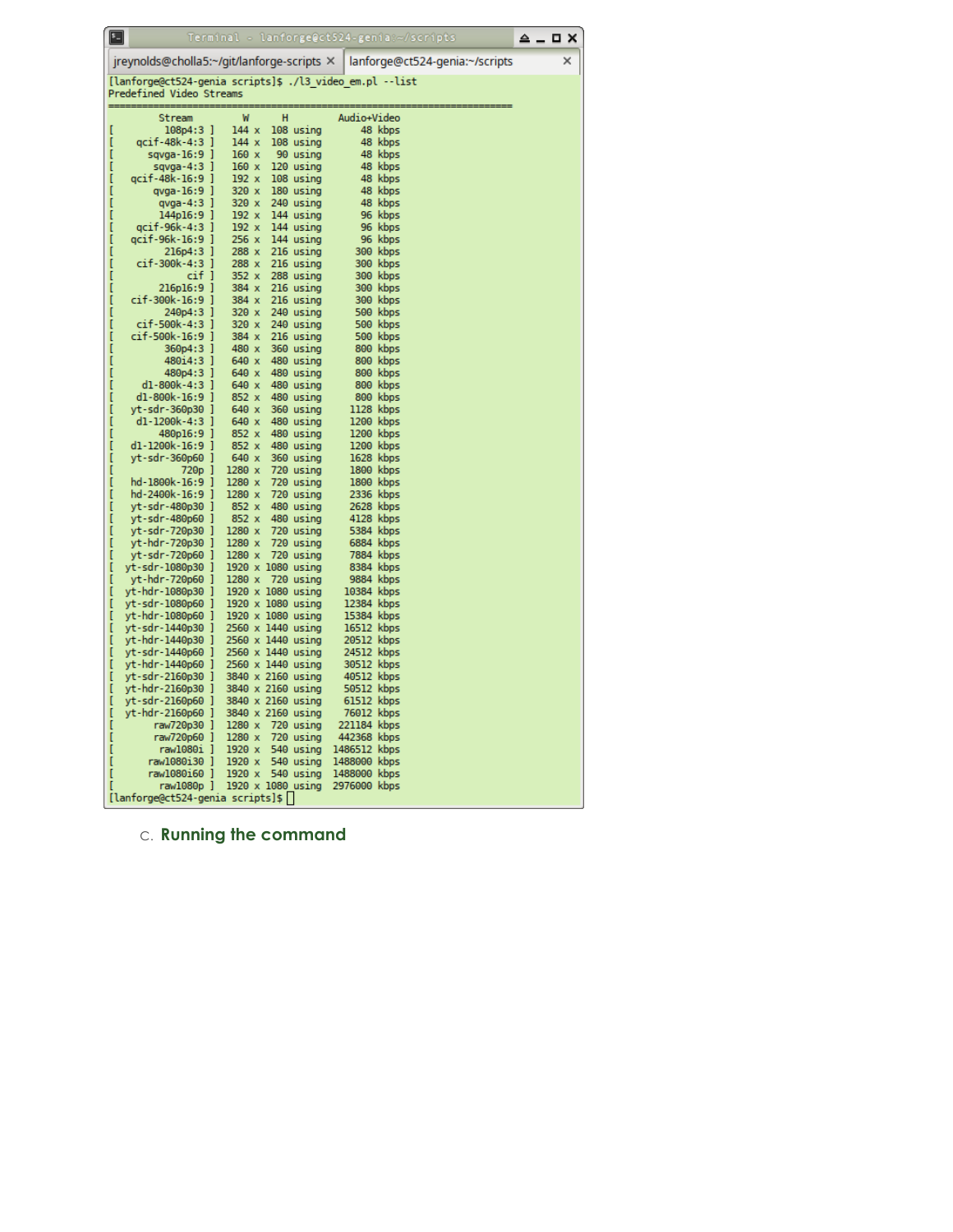D. When we run the 13\_video\_em.p1 command that we copied and pasted into our terminal above, we'll see regular output ever several seconds. Lets discuss whats going on:

| $\blacksquare$<br>Terminal - lanforge@ct524-genia:~/scripts                                                                                                                                                                                                                                                                                                                                                                                                                                                                                      |  | $A = \square$ X |
|--------------------------------------------------------------------------------------------------------------------------------------------------------------------------------------------------------------------------------------------------------------------------------------------------------------------------------------------------------------------------------------------------------------------------------------------------------------------------------------------------------------------------------------------------|--|-----------------|
| $\vert$ ireynolds@cholla5:~/git/lanforge-scripts $\vert$ = $\vert$ anforge@ct524-genia:~/scripts                                                                                                                                                                                                                                                                                                                                                                                                                                                 |  | $\times$        |
| [lanforge@ct524-genia scripts]\$ /home/lanforge/scripts/l3 video em.pl --mgr localhost --mgr port 400<br>1 -- cx name sixteen-0000 -- max tx 1G -- buf size 3145728 -- stream yt-sdr-1080p30 -- quiet yes<br>Filling vt-sdr-1080p30 3072 KB buffer est 0.050331648sec, empties in 3.00164885496183 sec<br>Random start delay: 3.30490141553221<br>Stopping and configuring sixteen-0000<br>Starting sixteen-0000<br>Likely overfill detected, txsec: 0.0007<br>## drain wait seconds: 1.8043; est fill: 0.1398; actual fill 1.1973; dev: -1.0575 |  |                 |
| deltas: Sent 1900544 B/ 2879862464.36994 bps:<br>Setting max tx to 360000000                                                                                                                                                                                                                                                                                                                                                                                                                                                                     |  |                 |
| ## drain wait seconds: 2.2942; est fill: 0.1678; actual fill 0.7074; dev: -0.5397<br>deltas: Sent 20971520 B/ 26679081050.06976 bps;, Sent 19333120 B/ 44991395.84851 bps;                                                                                                                                                                                                                                                                                                                                                                       |  |                 |
| Setting max tx to 300000000<br>## drain wait seconds: 2.3269; est fill: 0.1398; actual fill 0.6747; dev: -0.5349<br>deltas: Sent 51576832 B/ 58945207837.85504 bps:, Sent 16515072 B/ 37426482.13639 bps:<br>Setting max tx to 360000000                                                                                                                                                                                                                                                                                                         |  |                 |
| ## drain wait seconds: 2.2706; est fill: 0.1678; actual fill 0.7311; dev: -0.5633<br>deltas: Sent 76742656 B/ 1870580609.91320 bps;, Sent 22151168 B/ 44755255.38064 bps;<br>Setting max tx to 300000000                                                                                                                                                                                                                                                                                                                                         |  |                 |
| ## drain wait seconds: 2.3010: est fill: 0.1553: actual fill 0.7006: dev: -0.5453<br>deltas: Sent 108199936 B/ 108181984353.88416 bps:, Sent 15728640 B/ 36379923.07554 bps:<br>Setting max tx to 324000000                                                                                                                                                                                                                                                                                                                                      |  |                 |
| ## drain wait seconds: 2.2852; est fill: 0.1553; actual fill 0.7164; dev: -0.5611<br>deltas: Sent 134021120 B/ 166901817013.20667 bps;, Sent 17367040 B/ 40456583.69786 bps;<br>Setting max tx to 324000000                                                                                                                                                                                                                                                                                                                                      |  |                 |
| ## drain wait seconds: 2.3233; est fill: 0.1398; actual fill 0.6784; dev: -0.5386<br>deltas: Sent 162791424 B/ 195196318138.62094 bps:, Sent 17498112 B/ 40336066.73510 bps:<br>Setting max tx to 360000000                                                                                                                                                                                                                                                                                                                                      |  |                 |
| ^C.<br>Stopping sixteen-0000: INT<br>[lanforge@ct524-genia scripts]\$                                                                                                                                                                                                                                                                                                                                                                                                                                                                            |  |                 |

- A. **Filling yt-sdr-1080p30 3072KB buffer**: tells us our video bitrate, and our buffer size (3MB)
- B. **est 0.0503 sec**: estimate of how long at 1Gbps filling the buffer will take
- C. **empties in 3.0016 sec**: playback rate before buffer is fully played.
- D. **Random start delay: 3.304sec...**: the script is waiting this long before starting. This is so that we avoid a load spike, false detections of constant transmit, and more realistic transmit pattern.
- E. **Likely overfill detected** This warning appears when you transmit longer than your buffer fill takes. Estimates are inaccurate at the start.
- F. **drain wait seconds** is the computed time between stopping and restarting the next transmission. This is our empty time minus our transmit time.
- G. **Actual fill**: describes how long transmitting a full buffer took.
- H. **dev**: the difference between estimated fill time and actual fill time.
- I. **Setting max\_tx to 360000000**: indicates we have detected our RX-Rate for our station was detected, and estimates could be better in range. Estimates are only for an isolated station.

### 4. **Starting and Stopping Connections**

- A. You can use the LANforge GUI Test Groups tab or the 13\_vid\_group.p1 script to start and stop connections.
- B. First, make sure you stations are associated. The scripts will not admin-up your stations.

#### C. **Using the LANforge GUI**

- A. Highlight the Test Group holding the Generic connections. In our example that is the group named **sixteen**
- B. Press the **Start** button.
- C. The Generic scripts will control the Layer-3 scripts in the **\_L3\_sixteen** group.
- D. Stopping the test group will also stop the Layer-3 connections.

#### D. **Using the l3\_vid\_group.pl script**

- A. Starting the groups uses the --action start argument: ./l3\_vid\_group.pl --test\_grp sixteen --action start
- B. Stopping the groups uses the --action stop argument: ./l3\_vid\_group.pl --test\_grp sixteen --action stop

### 5. **Observing Performance**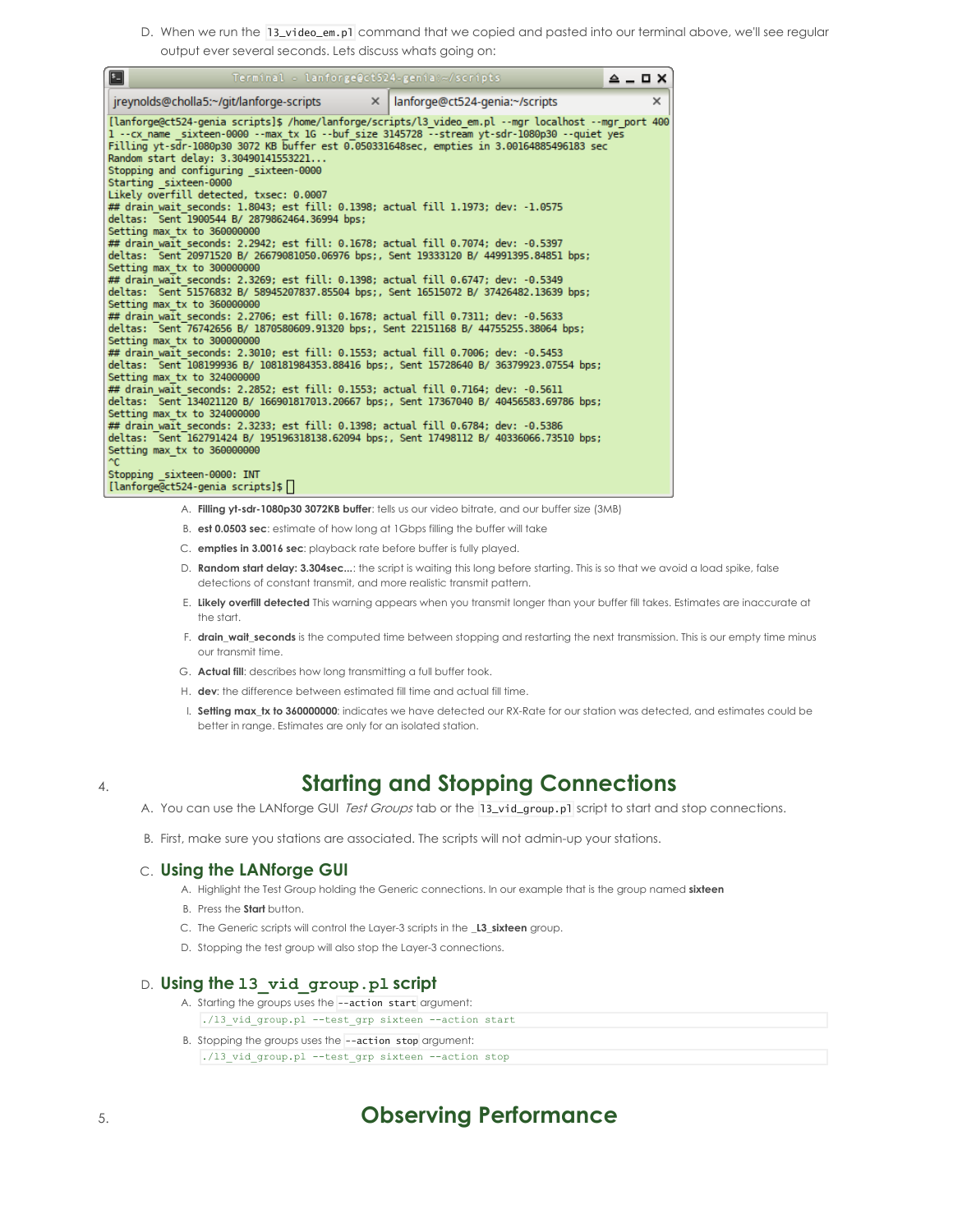| $\bullet$                                                                                                                              | <b>LANforge Manager</b><br>Version(5.4.2)<br>+cli-sock                                                                                           | $\triangle$ $ \Box$ $\times$ |  |
|----------------------------------------------------------------------------------------------------------------------------------------|--------------------------------------------------------------------------------------------------------------------------------------------------|------------------------------|--|
| Control Reporting Tear Off Info Plugins                                                                                                |                                                                                                                                                  |                              |  |
|                                                                                                                                        | Chamber View<br>Stop All<br><b>Restart Manager</b><br>Refresh                                                                                    | <b>HELP</b>                  |  |
|                                                                                                                                        |                                                                                                                                                  |                              |  |
| <b>Status</b><br>Port Mgr<br>Layer-3<br>L3 Endps<br>Generic<br><b>Test Group</b><br>Alerts<br>Warnings<br>$+$                          |                                                                                                                                                  |                              |  |
| Select All<br>Clear<br>$\overline{\phantom{a}}$<br>$Start +$<br>$Stop -$<br>Quiesce<br>Rpt Timer: fast<br>Go Test Manager all<br>(1 s) |                                                                                                                                                  |                              |  |
| View<br>0 - 500                                                                                                                        | Modify<br>$\overline{\phantom{a}}$ Go<br><b>Display</b><br>Create<br>Delete                                                                      |                              |  |
| Cross Connects for Selected Test Manager                                                                                               |                                                                                                                                                  |                              |  |
| Name<br>State<br>Type                                                                                                                  | Rx Drop %<br>Endpoints $(A \leftrightarrow B)$<br><b>Bps Rx A</b><br><b>Bps Rx B</b><br>Pkt Rx A<br>Pkt Rx B<br>B                                | Rx Drop %                    |  |
| LF/TCP<br>Stopped<br>sixteen-0000                                                                                                      | 081,395,677<br>0.624<br>sixteen-0000-A $\leq$ => sixteen-0000-B<br>3,347<br>$\circ$                                                              |                              |  |
| sixteen-0001<br>LF/TCP Stopped                                                                                                         | 0<br>sixteen-0001-A <= > s<br>0<br>$\Omega$<br><b>Start Selected</b><br>Plus                                                                     |                              |  |
| sixteen-0002<br>LF/TCP Stopped                                                                                                         | $\circ$<br>sixteen-0002-A $\leq$ > si<br>$\circ$<br>$\circ$<br><b>Stop Selected</b><br>Minus                                                     | C                            |  |
| Stopped<br>sixteen-0003<br>LF/TCP<br>sixteen-0004<br>LF/TCP<br>Stopped                                                                 | $\Omega$<br>$\Omega$<br>sixteen-0003-A $\leq$ = > s<br>$\Omega$<br>Clear Selected<br>sixteen-0004-A $\leq$ => s<br>$\circ$<br>$\circ$<br>$\circ$ | $\epsilon$<br>C              |  |
| sixteen-0005<br>LF/TCP Stopped                                                                                                         | Modify Selected<br>F<br>sixteen-0005-A <= > s<br>0<br>$\mathbf{O}$<br>$\Omega$                                                                   | C                            |  |
| LF/TCP<br>Stopped<br>sixteen-0006                                                                                                      | Display Selected<br>x<br>sixteen-0006-A $\leq$ $\geq$ s<br>$\circ$<br>$\circ$<br>$\circ$                                                         | C                            |  |
| LF/TCP<br>Stopped<br>sixteen-0007                                                                                                      | sixteen-0007-A <= > s<br>0<br>0<br>0<br>∿ Dynamic Report<br>D                                                                                    | $\overline{C}$               |  |
| LF/TCP Stopped<br>sixteen-0008                                                                                                         | 0<br>0<br>0<br>sixteen-0008-A $\leq$ > si<br><b>Table Report</b><br>T                                                                            | $\epsilon$                   |  |
| sixteen-0009<br>LF/TCP Stopped                                                                                                         | sixteen-0009-A <= > s<br>$\overline{0}$<br>$\overline{0}$<br>0<br>Count Selected<br>E                                                            | C                            |  |
| sixteen-0010<br>LF/TCP Stopped                                                                                                         | $\overline{0}$<br>sixteen-0010-A $\lt=\gt$<br>$\circ$<br>$\circ$<br>Calculations<br>Ċ                                                            | C                            |  |
| sixteen-0011<br>LF/TCP<br>Stopped                                                                                                      | $\Omega$<br>$\circ$<br>$\circ$<br>sixteen-0011-A $\lt =$                                                                                         | $\mathfrak{c}$               |  |
| sixteen-0012<br>LF/TCP<br>Stopped                                                                                                      | $\overline{0}$<br>$\circ$<br>$\overline{0}$<br>sixteen-0012-A $\leq$ > s<br>Add/Remove Table Columns                                             | $\overline{C}$               |  |
| sixteen-0013<br>LF/TCP<br>Stopped<br>sixteen-0014<br>LF/TCP<br>Stopped                                                                 | sixteen-0013-A $\leq$ > s<br>0<br>$\circ$<br>$\circ$<br>Add/Remove Table Report Columns<br>sixteen-0014-A $\leq$ > s<br>0<br>0<br>0              | C<br>C                       |  |
| sixteen-0015<br>LF/TCP<br>Stopped                                                                                                      | Save Table Layout<br>$\overline{0}$<br>o<br>$\circ$<br>sixteen-0015-A $\leq$ => s                                                                |                              |  |
|                                                                                                                                        | Reset Table Layout                                                                                                                               |                              |  |
|                                                                                                                                        | Auto-Resize Columns                                                                                                                              |                              |  |
|                                                                                                                                        | <b>Enforce Fairness</b>                                                                                                                          |                              |  |
|                                                                                                                                        |                                                                                                                                                  |                              |  |
|                                                                                                                                        |                                                                                                                                                  |                              |  |
|                                                                                                                                        |                                                                                                                                                  |                              |  |
|                                                                                                                                        |                                                                                                                                                  |                              |  |
|                                                                                                                                        |                                                                                                                                                  |                              |  |
|                                                                                                                                        |                                                                                                                                                  |                              |  |
|                                                                                                                                        |                                                                                                                                                  |                              |  |
|                                                                                                                                        |                                                                                                                                                  |                              |  |
|                                                                                                                                        |                                                                                                                                                  |                              |  |
| $\blacktriangleleft$                                                                                                                   | W.                                                                                                                                               | $\blacktriangleright$        |  |
| Logged in to: localhost: 4402 as: Admin                                                                                                |                                                                                                                                                  |                              |  |

A. You can observe the performance of the Layer-3 connections using the Dynamic Reports window.

B. First, use the **Rpt Timer** combo box to apply a 500ms report timer to the connection. Press **Go** to apply

C. Next, right click the connection and select **Dynamic Report** (or press  $\boxed{D}$ )